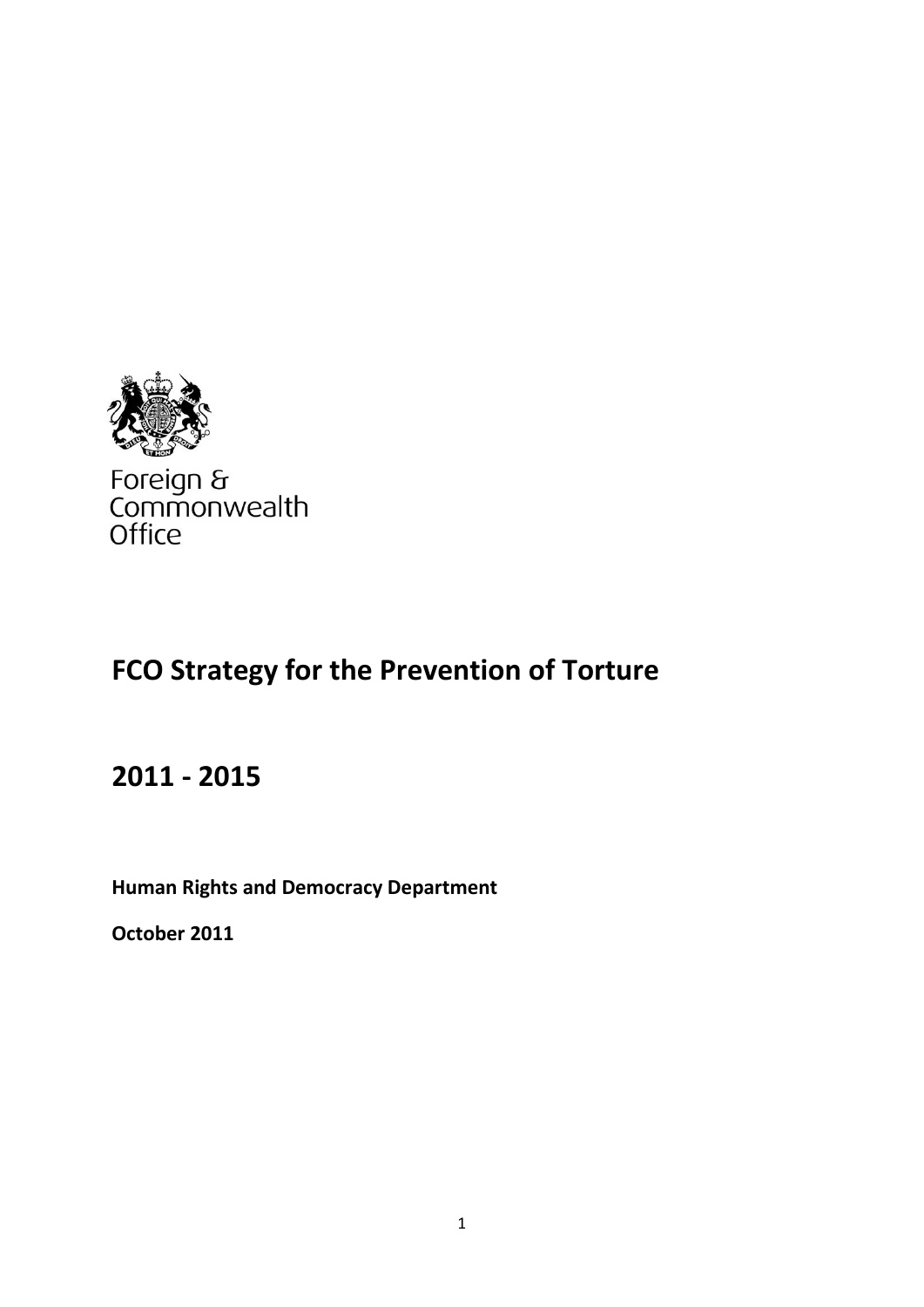

Foreign &<br>Commonwealth Office

# **FCO Strategy for the Prevention of Torture: [DATE] 2011**

# **Table of Contents**

- EXECUTIVE SUMMARY
- OUR POSITION
- THE LEGAL FRAMEWORK
- MONITORING COMPLIANCE WITH THE LEGAL FRAMEWORK
- THE PROBLEM: TORTURE
- OUR APPROACH
- WHERE SHOULD WE FOCUS?
- CHALLENGES
- CONSISTENCY
- WHAT WE WANT
- IMPROVING THE IMPACT OF INTERNATIONAL EFFORTS
- OTHER CRUEL, INHUMAN OR DEGRADING TREATMENT AND PUNISHMENT
- TORTURE PREVENTION ACTIVITIES
- ANNEX 1: RESOURCES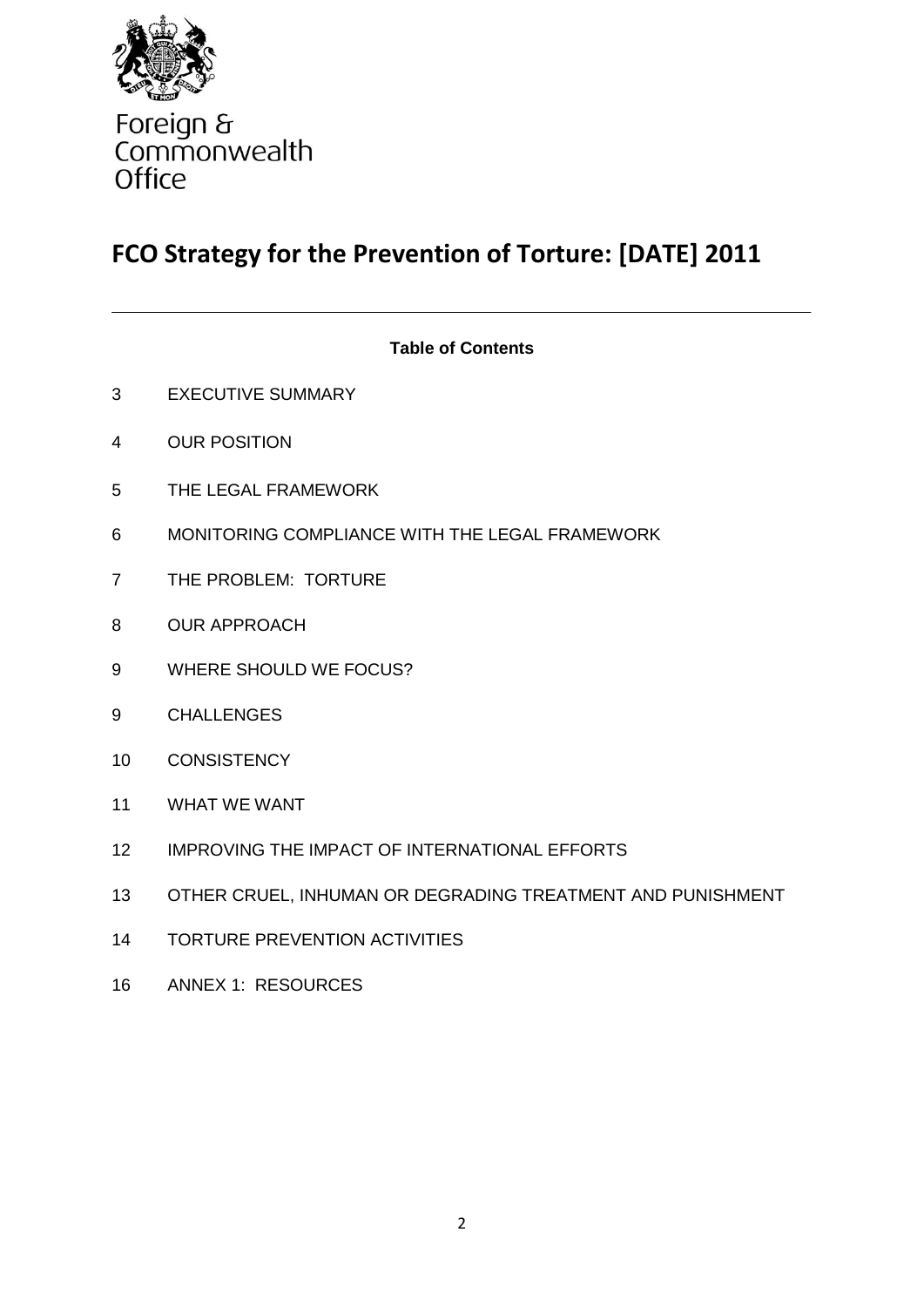### **EXECUTIVE SUMMARY**

The Strategy for the Prevention of Torture sets out FCO policy and offers guidance to FCO posts on how they can further the torture prevention agenda overseas. This will primarily involve working in partnership with other countries and organisations to tackle the problem. On pages 14 and 15 of the Strategy, desks and posts will find ideas for action to implement the three goals identified in the Strategy.

## **Why is torture prevention important?**

There is an absolute prohibition on torture in international law. This is contained in various treaties and is a rule of customary international law binding on all States.

The UK considers torture to be an abhorrent violation of human rights and human dignity, and consistently and unreservedly condemns the practice. Preventing torture and tackling impunity for those who torture are essential components of safeguarding Britain's security; and it is integral to fair legal systems and the rule of law. Torture prevention work also reinforces our Consular work when British nationals imprisoned abroad allege mistreatment.

The activities proposed in this strategy to prevent torture also apply to tackling other cruel, inhuman or degrading treatment or punishment.

### **What do we want?**

Our objective is to contribute to international efforts to prevent torture globally by working to ensure

- Legal frameworks to prevent and prohibit torture are in place and are enforced, e.g. encouraging states to sign, ratify and implement the UN Convention Against Torture and its Optional Protocol and to implement the recommendations of bodies which monitor compliance with UN and other treaty obligations;
- States have the political will and capacity to prevent and prohibit torture, e.g. bilateral lobbying, public statements, including suggestions on combating torture in Universal Periodic Review recommendations;
- Organisations on the ground have the expertise and training to prevent torture, e.g. funding criminal justice reform projects or projects to develop strong domestic bodies to monitor places of detention.

We will continue to co-ordinate with other government departments responsible for domestic human rights and torture prevention policy in working towards this objective.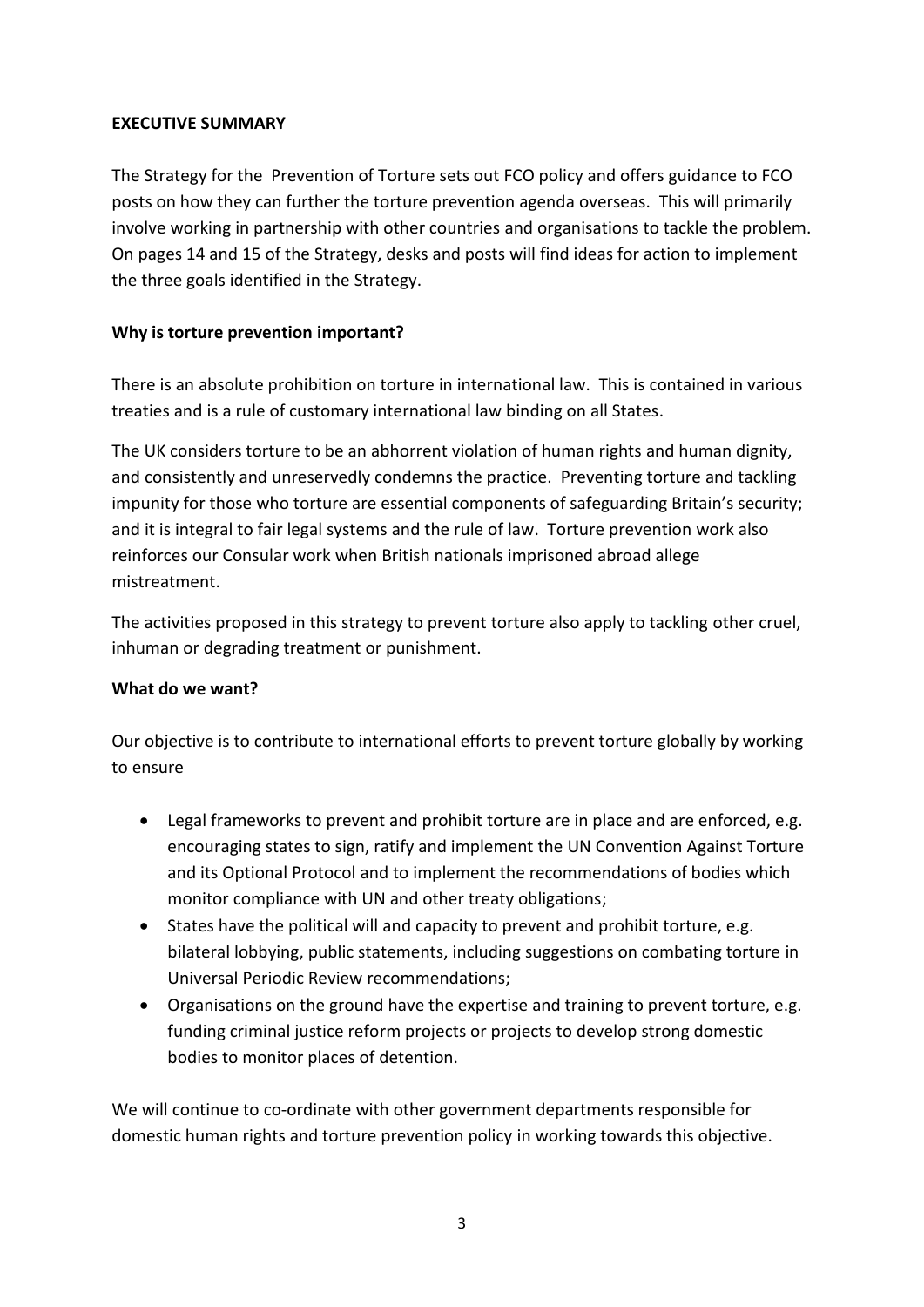#### **OUR POSITION**

The Government considers torture to be an abhorrent violation of human rights and human dignity, and unreservedly condemns the practice. International action against torture has long been a priority for the UK and we have a reputation as one of the most active countries in the world on the subject. Torture prevention is a component of safeguarding Britain's security as, aside from the appalling physical and psychological harm for victims, the sense of indignity and injustice it creates can radicalise individuals and communities and brutalise the societies they live in. Preventing torture can help to break that pattern. Torture prevention sits firmly within wider rule of law work being done to build fair legal systems, security and stability overseas. It also reinforces our Consular work to address the mistreatment of British detainees overseas. The UK has contributed to the UN Voluntary Fund for Victims of Torture which provides assistance to victims of torture and members of their family.

The UK is an important international centre of expertise for torture prevention and redress work. Many British individuals have leading roles in the torture prevention community. This community has translated its expertise into practical tools and 'how to' guides for applying academic expertise in an accessible way to non-experts. Handbooks developed with funding from the FCO are used by governments, international organisations and NGOs around the world to educate officials in preventing torture and to reform criminal justice institutions. The reputation and expertise of the British police, prison and other criminal justice institutions while not perfect is amongst the most human rights compliant and technically efficient in the world. This is an asset, and this reputation should be harnessed to ensure that expertise on human rights compliant practices can be shared practitioner to practitioner overseas.

The UK's central torture prevention policy is to encourage states to sign, ratify and implement the UN Convention against Torture and its Optional Protocol. We also support action against torture through bilateral lobbying campaigns to develop and strengthen National Preventive Mechanisms (domestic bodies that monitor places of detention) and multilateral engagement in the EU and UN as well as practical support to criminal justice reform. We will continue to co-ordinate with other government departments responsible for domestic human rights and torture prevention policy in working towards our torture prevention objectives.

In order to achieve this agenda, HMG must have a good record itself. As the Foreign Secretary has said, where problems have arisen that have affected the UK's moral standing we will act on the lessons learnt and tackle the difficult issues head on. We will use these lessons to inform the torture prevention work that we do overseas. The position of the Government is clear: the prohibition on torture applies to all individuals. The Prime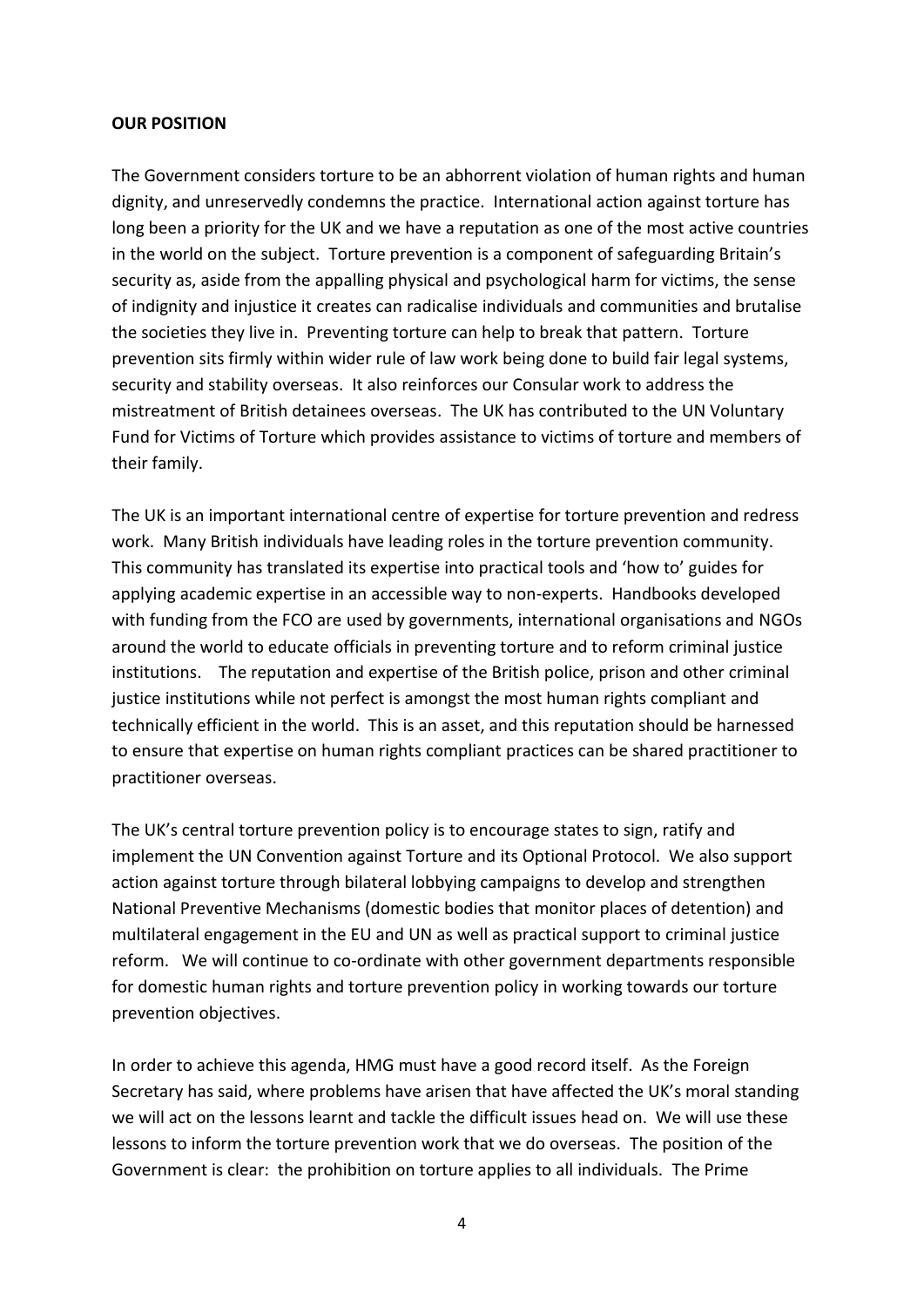Minister has said, "I think torture is wrong … there is … a moral reason for being opposed to torture – and Britain doesn't sanction torture… I would say if you look at the effect of Guantánamo Bay and other things like that, long term that has actually helped to radicalise people and make our country and our world less safe". Our reputation on torture prevention worldwide is boosted by showing how the UK achieves compliance with our legal obligations to prevent, prohibit and punish torture.

The Government is committed to transparency and accountability. In July 2010 the Prime Minister announced the establishment of an Inquiry in to whether the UK Government and intelligence agencies were involved in, or aware of, the improper treatment, or rendition, of detainees held by other countries in counter terrorism operations overseas. The Prime Minister has made it clear that he wants the Detainee Inquiry, chaired by Sir Peter Gibson, to examine what happened, identify lessons learned and make recommendations for the future.

### **THE LEGAL FRAMEWORK**

The prohibition of torture is absolute and carries a special status in international law. It is so fundamental a principle that even if a state has not ratified a treaty prohibiting torture, the prohibition against it binds that State. No circumstances whatsoever, including for example war or a public emergency, can ever justify torture.

The prohibition of torture is set out in a number of international treaties and instruments including:

- the Universal Declaration of Human Rights (1948), Article 5;
- the International Covenant on Civil and Political Rights (1966), Article 7;
- the European Convention on Human Rights (1950), Article 3;
- the American Convention on Human Rights (1978), Article 5;
- the African Charter on Human and People's Rights (1981), Article 5;
- the Geneva Conventions (1955); and the Additional Protocols of 1977
- the Inter-American Convention to Prevent and Punish Torture (1985).

Central to the UK's torture prevention policy is the primary international instrument which aims to protect this fundamental right:

# *The UN Convention against Torture and Other Cruel Inhuman or Degrading Treatment or Punishment (1984) (CAT)*

The CAT defines torture as any act by which severe pain or suffering, whether physical or mental, is intentionally inflicted on a person for such purposes as obtaining from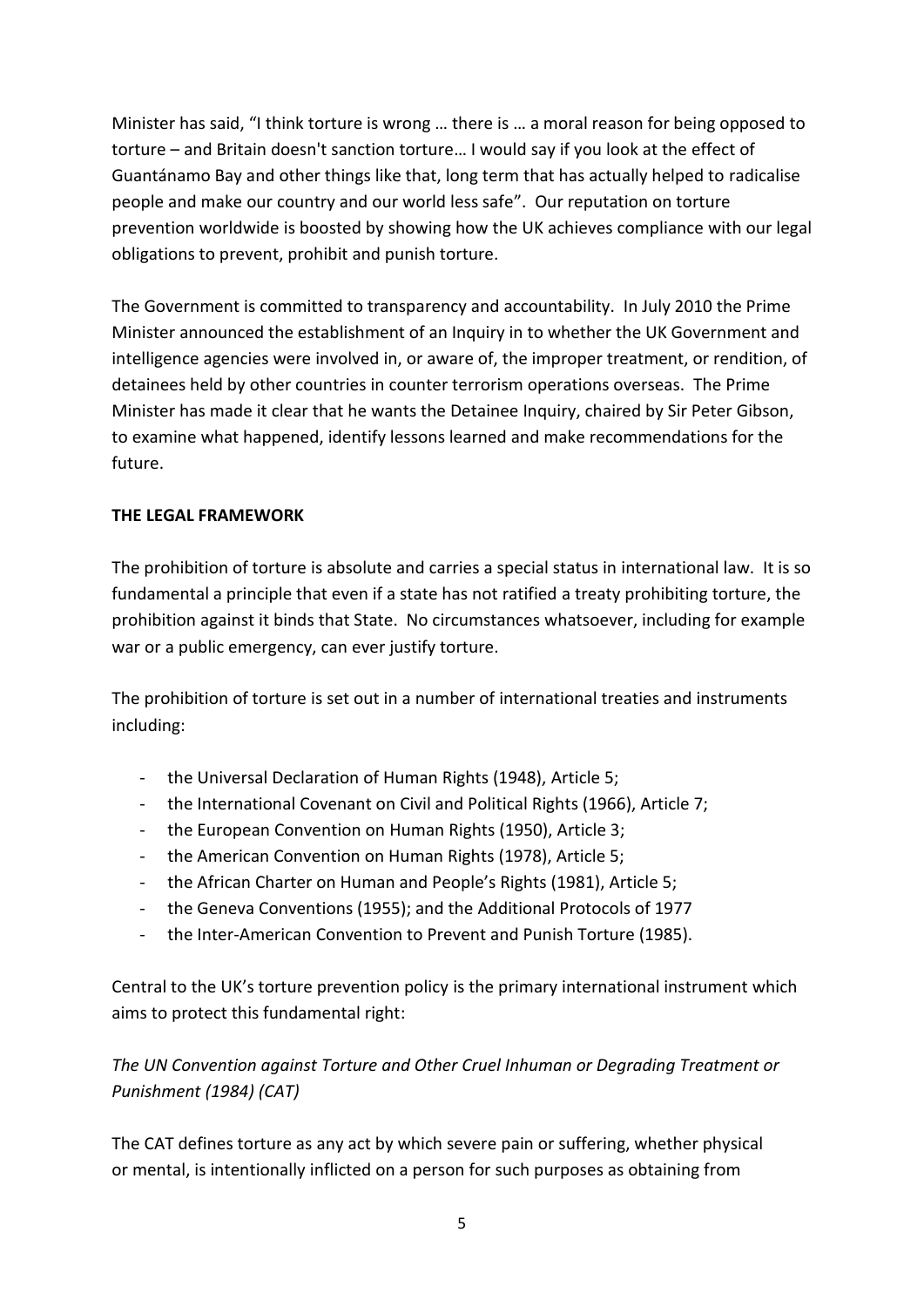him or a third person information or a confession, punishing him for an act he or a third person has committed or is suspected of having committed, or intimidating or coercing him or a third person, or for any reason based on discrimination of any kind, when such pain or suffering is inflicted by or at the instigation of or with the consent or acquiescence of a public official or other person acting in an official capacity. It does not include pain or suffering arising only from, inherent in or incidental to lawful sanctions.  $^1$  Under CAT there are four key elements to the definition of torture: intent; purpose; severe pain or suffering; public official involved.

In addition to setting out a definition of torture for the purposes of the Convention, the CAT obliges States Parties to take measures to prevent acts of torture in any territory under its jurisdiction. State Parties must:

- ensure that all acts of torture are offences under their national criminal law and ensure that there is no safe haven for individuals accused of committing acts of torture by, for example, requiring States Parties to take an alleged torturer into custody, to extradite him or her or to submit the case to their competent prosecuting authorities.
- educate all officials involved in the custody, interrogation or treatment of any individual who has been arrested, detained or imprisoned about the prohibition of torture.
- conduct a prompt and impartial investigation where there are reasonable grounds to believe that an act of torture has been committed in its jurisdiction.
- provide redress and compensation to victims of acts of torture.

As well as encouraging more states to ratify and implement CAT, we will remind States Parties of their obligations under the Convention as necessary.

# **MONITORING COMPLIANCE WITH THE LEGAL FRAMEWORK**

*The Optional Protocol to the UN Convention against Torture and Other Cruel Inhuman or Degrading Treatment or Punishment (2002) (OPCAT)*

While the main aim of the CAT is to oblige states parties to criminalise and prevent torture, the main aim of the OPCAT is to put monitoring and reporting mechanisms in place to prevent torture from happening. It does so by requiring states parties to establish a dual system of regular visits to places of detention. The first involves an obligation on states parties to set up, designate or maintain a national preventive mechanism with training, monitoring and sanctioning authority. The second is through visits by the UN Subcommittee for the Prevention of Torture to monitor places of detention. The UK was instrumental in

**.** 

 $^1$  Article 1. The UK definition is set out in the Criminal Justice Act 1988, s134.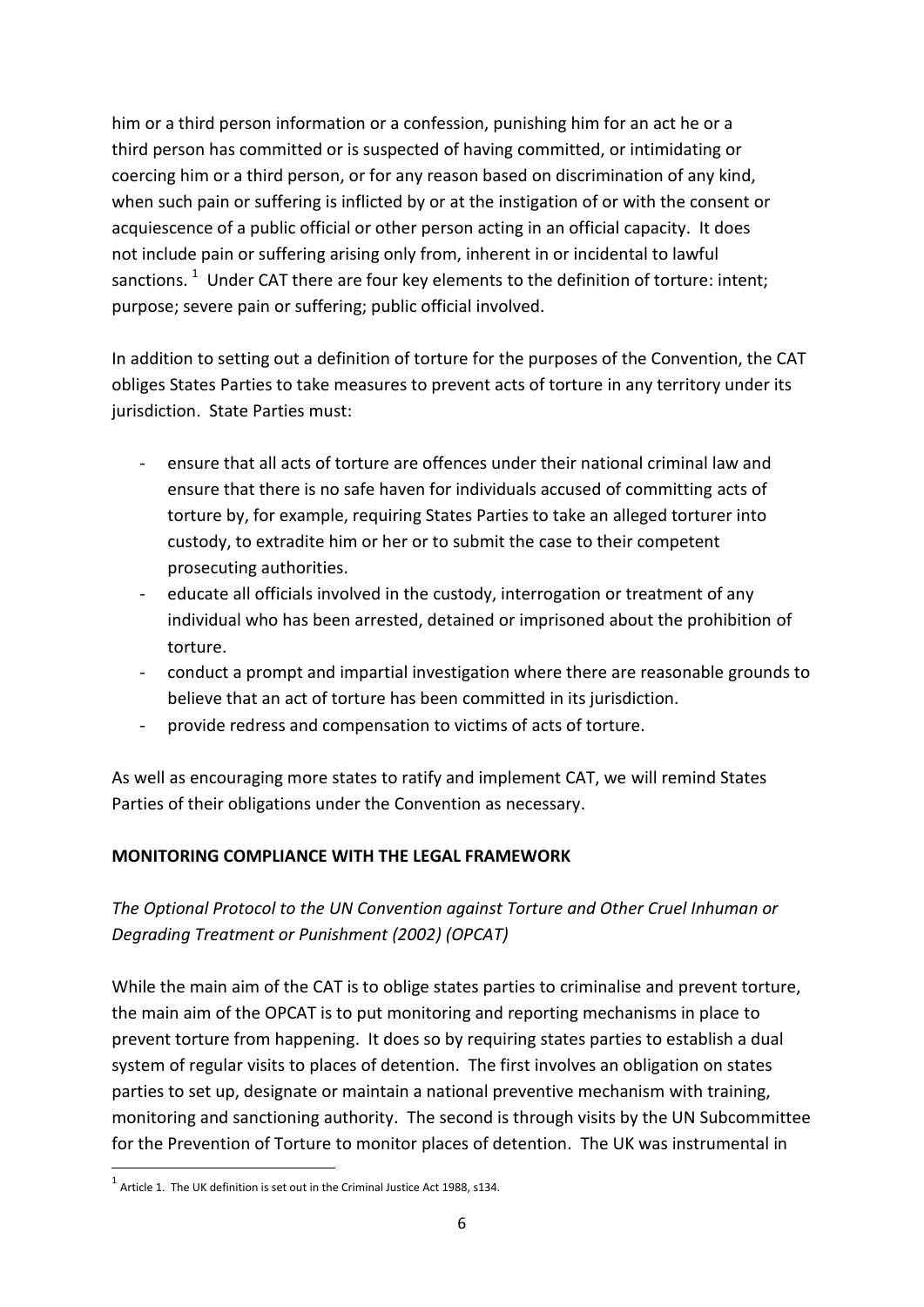drafting and securing initial international agreement for the introduction of OPCAT. As well as encouraging states to ratify OPCAT, we can support work to help signatories and prospective signatories establish or improve their national preventive mechanism.

# *The European Convention for the Prevention of Torture and Inhuman or Degrading Treatment or Punishment (1987) (ECPT)*

The ECPT applies to all Council of Europe members and contains provisions for monitoring and encouraging the implementation of torture prevention measures. It established the Committee for the Prevention of Torture (CPT) which visits places of detention in order to assess how persons deprived of their liberty are treated. After each visit, the CPT sends a detailed and confidential report of findings, recommendations, comments and requests for further information to the state concerned. The CPT requests a detailed response to the issues raised in its report.

## **THE PROBLEM: TORTURE**

**.** 

Despite all these international commitments to the prohibition of torture and its status as one of the few universally recognised human rights, torture is still widely practised. Analysis of available statistics suggests that torture occurs frequently in over 40% of countries.<sup>2</sup>

Torture is most likely to occur during criminal investigation or state security processes. It is likely to be perpetrated by those who have the power to detain or who have access to people who have been detained: prison officers, the police, the military or paramilitary, state-controlled counter-insurgency forces or even doctors or other health professionals.

It is a serious crime and a human rights violation which must be investigated, prosecuted and punished. Evidence suggests that the main reason why torturers engage in the practice is because they believe it will achieve a purpose, for example, to intimidate, punish or to extract information or a confession. They may also think they can get away with it. But torture does not work as an interrogation technique. Information obtained under torture is notoriously unreliable as an individual being tortured will often say anything to put a stop to the torture. Information derived in this way is inadmissible in court. Professional interrogators say that humane methods such as persuasion and tricking are more effective.

Torture can happen in any location, but the risk is highest where interviews or interrogations are carried out, for example in police stations or other places of detention. Unacknowledged or secret places of detention carry a particularly high risk of torture and torture can also occur in a victim's home or on the way to a place of detention. Incommunicado detention is a high risk factor for torture as the lack of access for the

<sup>&</sup>lt;sup>2</sup> CIRI Human Rights Data Project[, www.humanrightsdata.org.](http://www.humanrightsdata.org/) Accessed 30 August 2010.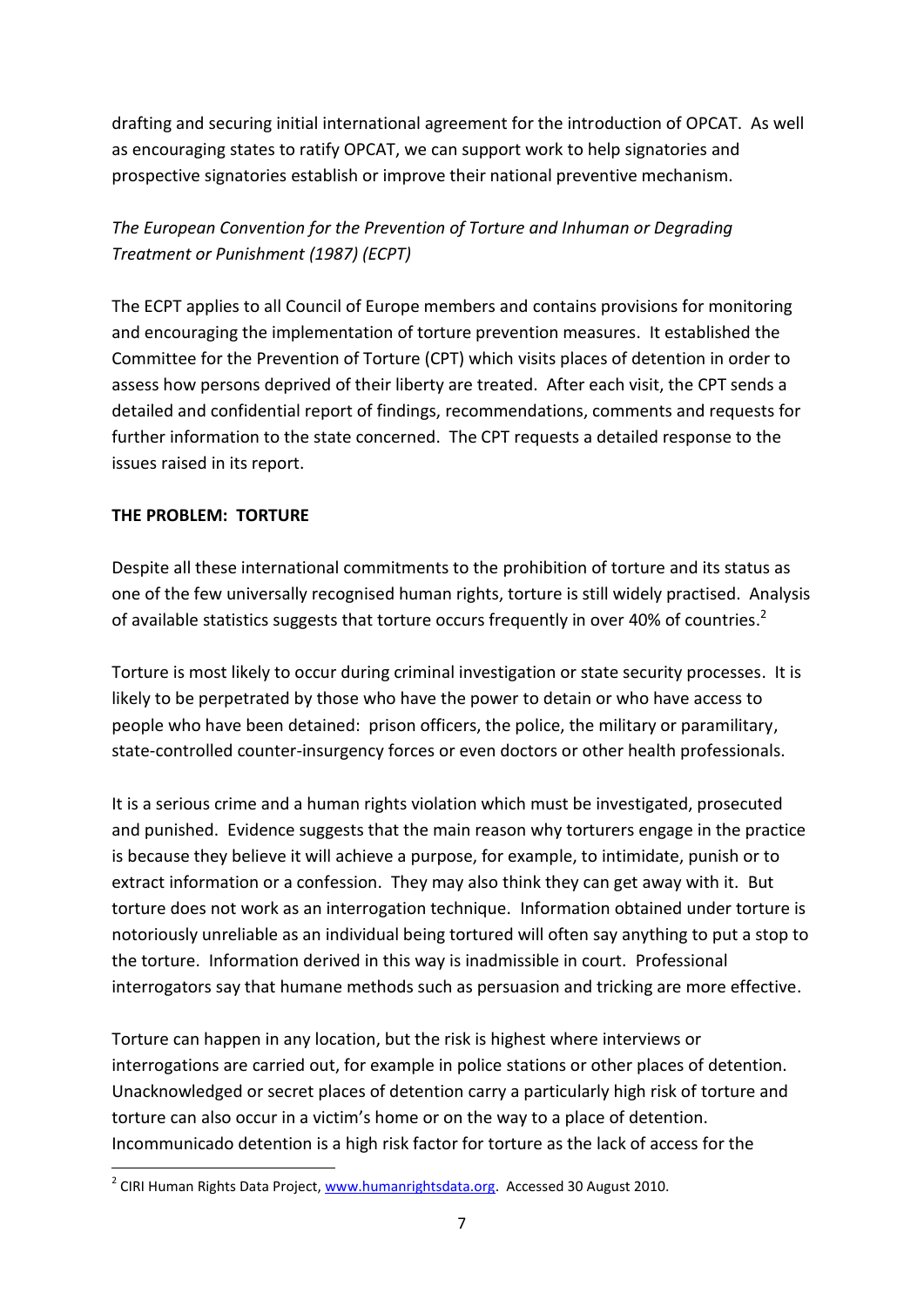detainee's lawyer and family means there is less external monitoring of the detention. In some cases, poor conditions of detention can in themselves amount to cruel, inhuman or degrading treatment or punishment.

There are factors which may indicate whether a state is more likely to use torture: for example civil war; lack of democracy; or if it is facing terrorist threats. States are less likely to use torture as they become more economically developed. A BBC survey in 2006 showed that individuals in countries facing political violence are more likely to accept the idea that some degree of torture is permissible. The survey showed that 29% of the 27,000 respondents in 25 countries thought it was acceptable to use some degree of torture to combat terrorism.<sup>3</sup> For these reasons, the FCO's work on democracy and conflict resolution reinforces the torture prevention agenda.

### **OUR APPROACH**

Approaches to torture prevention need to be different for individual countries. In seeking positive changes we must work in partnership with governments and non-government actors in ways which are suited to the grain of the societies we are working with. Internal factors, such as the political and criminal justice systems will be taken into consideration, and a tailored approach developed for each country.

Our focus will be on preventing torture but underscoring all our engagement on torture must be the Foreign Secretary's commitment that "we will raise our concerns about human rights wherever and whenever those concerns arise … We will promote human rights painstakingly and consistently."<sup>4</sup> This will mean calling for accountability when there are credible allegations of torture and we believe it is effective and appropriate to do so.

1

<sup>3</sup> http://news.bbc.co.uk/1/hi/6063386.stm

<sup>&</sup>lt;sup>4</sup> Speech at Lincoln's Inn, 15 September 2010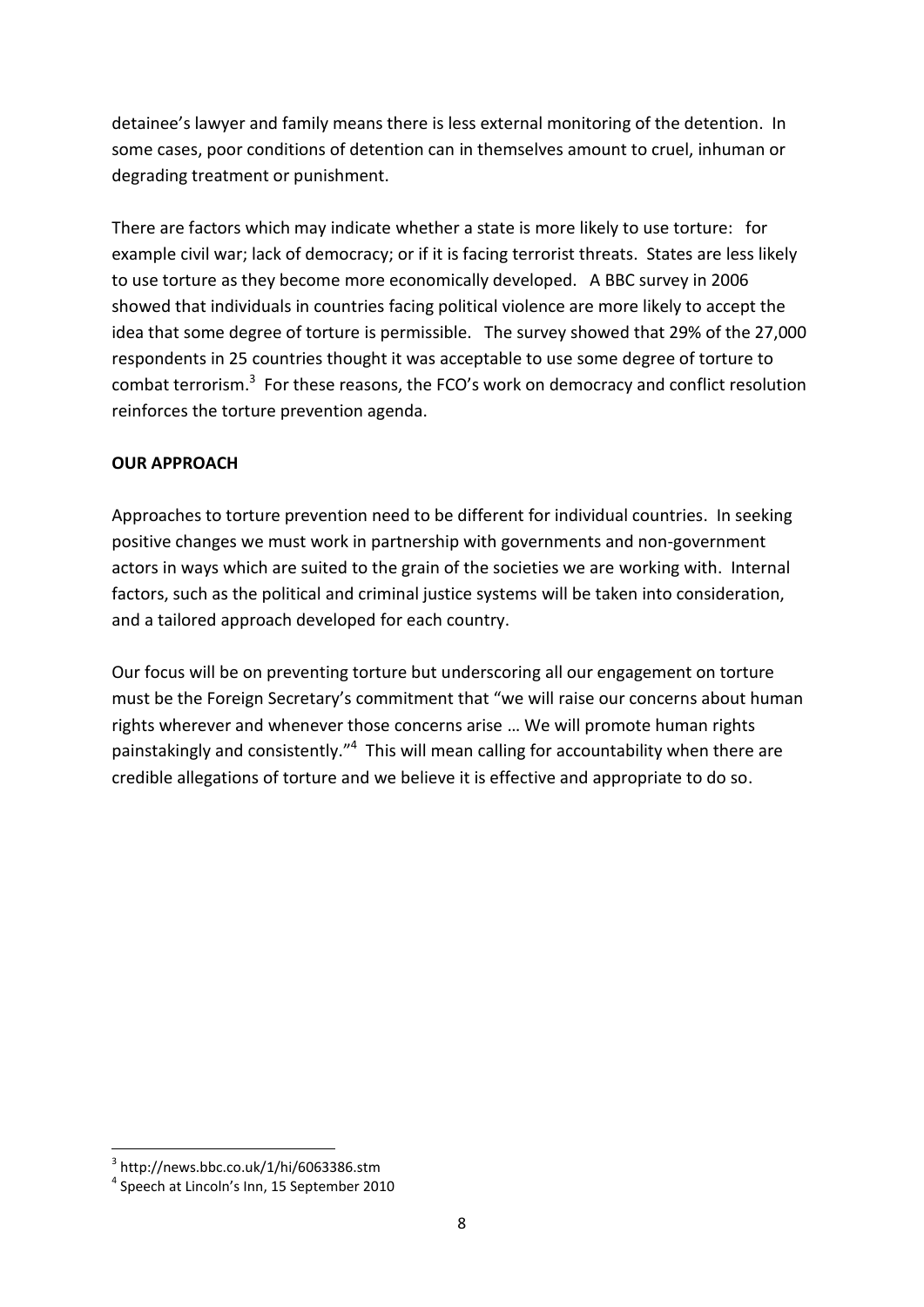#### **WHERE SHOULD WE FOCUS?**

HMG opposes torture in all contexts but we will focus our effort on countries where:

- We have serious concerns based on reporting under the FCO Torture and Mistreatment Reporting Guidance, Consular cases, UN, NGO and other reports;
- We can make the greatest difference, for example where there is already momentum to implement CAT or OPCAT or make reforms, although we will raise our concerns wherever torture arises;
- On project work, where we can collaborate with others or are already well established as donors. We want to build on existing projects and initiatives;
- Where we have other interests such as security, prosperity and British nationals in prison abroad.

HRDD will ensure that Posts have access to the necessary advice to tackle the issue of torture with host governments. We will monitor and evaluate the effectiveness of the work that we are doing throughout and adjust our approach and priorities where necessary. Better reporting on incidents of torture and mistreatment through the Torture and Mistreatment Reporting Guidance, launched in March 2011, will help to inform this work (see Annex 1: Resources).

Through their work with detained British nationals, consular officers are likely to have useful information about criminal justice systems to share with political colleagues.

### **CHALLENGES**

Publicly, almost all governments oppose torture. But it remains a widespread practice. One of the reasons for this is that torture takes place in secret, away from public scrutiny. If robust measures are not taken, perpetrators think that they can get away with it. A high degree of political will, persistence and vigilance is needed to prevent torture and to bring perpetrators to justice.

Governments may deny that there is a problem with torture and be unwilling to engage in tackling the problem. In these circumstances, where appropriate and safe, we should use opportunities to discuss credible NGO and other reporting that comes to our attention. If appropriate, we can also raise individual cases with the host government or make public statements.

Governments may not effectively investigate and prosecute allegations of torture which come to their attention, resulting in impunity for torturers and a message that torture is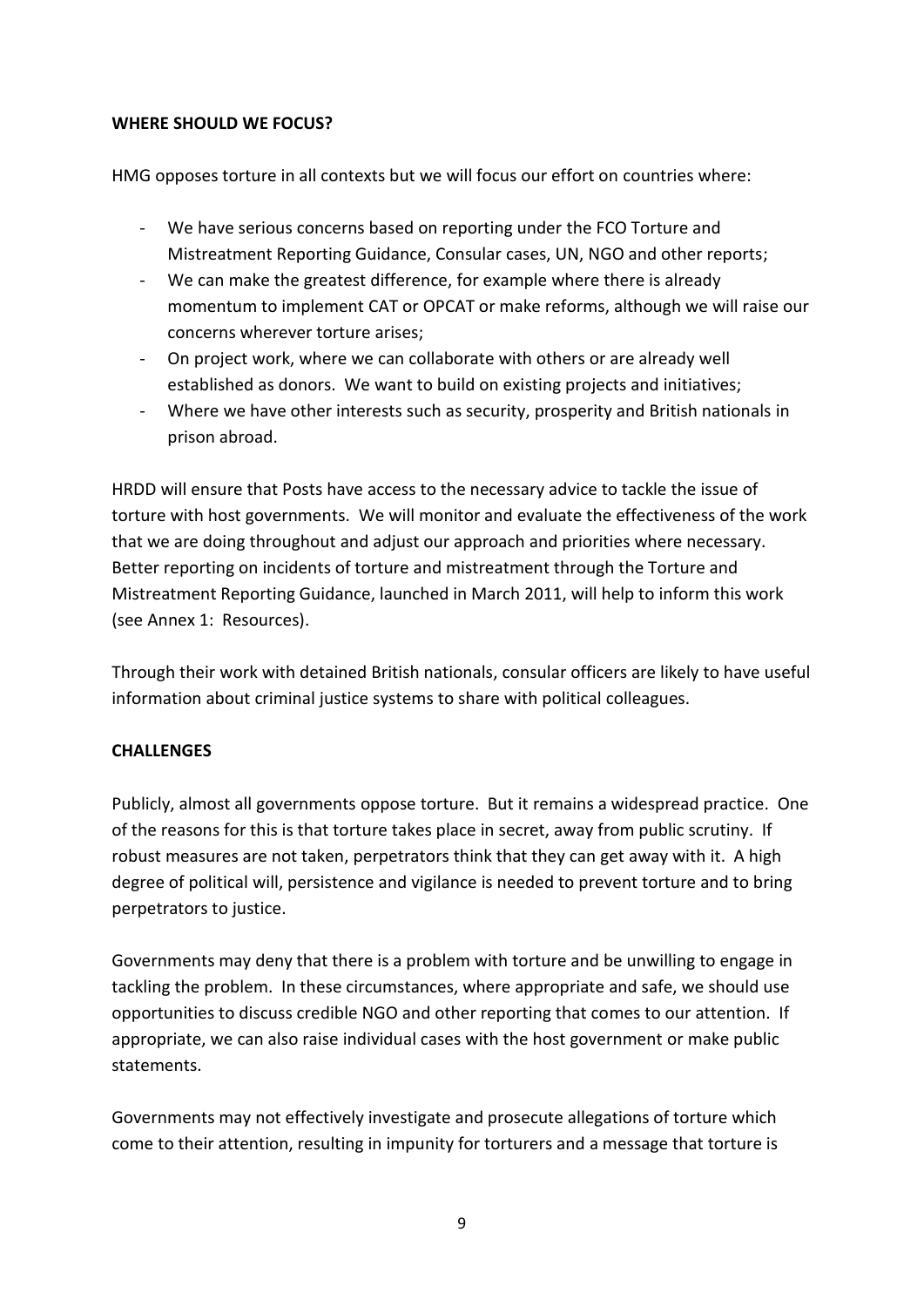acceptable. We can encourage governments to conduct independent investigations and share UK practice into investigating and prosecuting alleged abuses. Governments may have a genuine lack of knowledge about effective measures to take to prevent torture and a lack of awareness of legal standards. In these circumstances, we can put governments in touch with experts and share UK practice.

Governments may accuse the UK of meddling in their internal affairs or their justice system. We should be constructive in our approach but be clear that torture is a matter for the international community. Torture prevention is an important part of criminal justice reform, rule of law and security work.

Discrimination can also be a problem. Governments may in practice fail to protect certain types of citizens, for example giving lesser protection to individuals who belong to minority groups or who have been accused or convicted of particular offences. We must reinforce the universality and non-discriminatory nature of a State's obligation to prevent torture.

## **CONSISTENCY**

The work that we do to contribute to preventing torture globally is underpinned by our wider engagement overseas and our domestic reputation and practices. All this work should be mutually reinforcing and we will co-ordinate with the Ministry of Justice and other government departments. Torture prevention activities should be incorporated into country business plans and are incorporated in to the Human Rights and Democracy Programme Fund for 2011/12. Torture prevention should also be built into other programmes, training and assistance (especially in the security and justice sector) which provide access to relevant foreign interlocutors.

There are further strategies and guidelines which are relevant to torture prevention and which should be considered as complementary to this strategy, for example the EU guidelines on human rights defenders and violence against women and HMG's action plan for UNSCR 1325 on Women, Peace and Security. We will also try to ensure that good practice on torture prevention is shared between our overseas posts.

We recognise that there are different positions on the Government's use of Deportation with Assurances. The programme is used in circumstances where foreign nationals pose a national security threat to the UK but cannot be returned to their own country without assurances because there are substantial grounds for believing that otherwise they will face a real risk of mistreatment on return. We believe that the Government's approach to Deportations with Assurances demonstrates a strong commitment to dealing with a vital security issue in a way that complies with our domestic and international human rights obligations.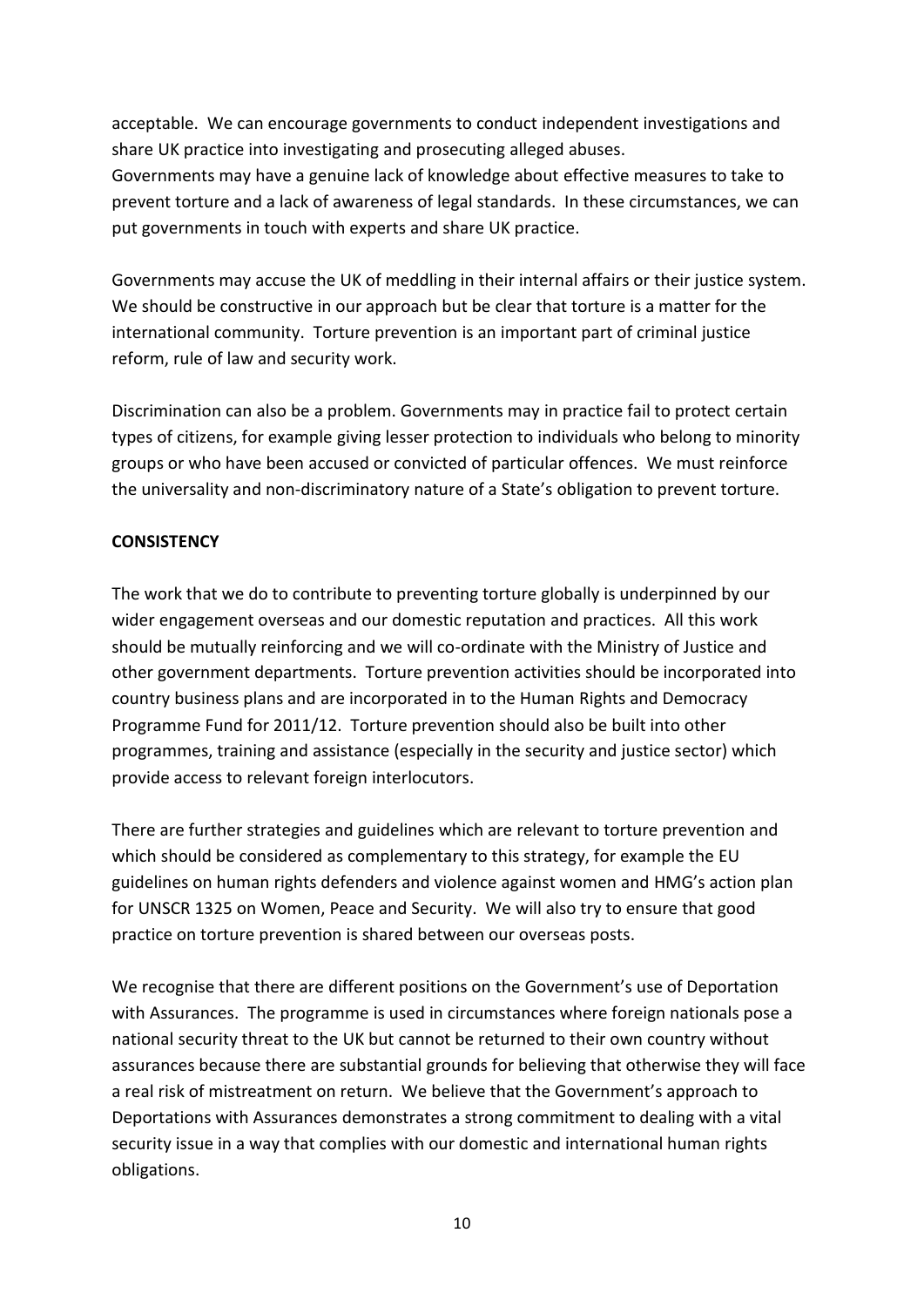#### **WHAT WE WANT**

#### *Legal frameworks to prevent and prohibit torture exist and are enforced*

Lobbying states to sign, ratify and implement CAT and OPCAT has long been part of the FCO's torture prevention policy. Notwithstanding the status of the prohibition of torture as a peremptory norm of international law, clear and definite treaty obligations in respect of torture prevention strengthen the nature of a state's commitment to prohibit and prevent torture. It also gives us a further basis on which to challenge policies or acts of a state which are in violation of their treaty obligations. Visits to places of detention, as set out in OPCAT and the ECPT, help to ensure that the legal frameworks to prevent and prohibit torture are being adhered to. They also allow experts to make specific recommendations for states to implement to improve their processes and practices. As a growing number of states sign up to CAT and OPCAT it draws attention to states that lack the political will to address the problem of torture. Support for the bodies related to CAT and OPCAT and ensuring that individuals elected to them are well qualified reinforces the effectiveness of the oversight of these bodies and increases the chances that violations come to light and states are held to account. We can also consider offering assistance to states with law reform and policy implementation.

#### *States have the political will to prevent and prohibit torture*

It is not possible for a state to prohibit and prevent torture without the highest levels of government giving clear messages to their officials that torture is wrong. We will continue to encourage them to do so. Senior politicians set the tone for their officials' behaviour. Statements and commitments they make should be backed up by concrete acts or reforms, including educating all relevant government bodies in how to prevent torture. If a state is committed to preventing and prohibiting torture we are also likely to see evidence of independent investigations, prosecutions and convictions where there are allegations of torture as well as victims of torture receiving reparations and redress. Encouraging the political will to prevent torture does not need to be confrontational; it can be approached from the perspective of criminal justice reform. Respect for human rights in criminal justice systems has positive practical effects. Bilateral dialogues whether formal or informal on human rights, justice and security can be used to discuss tackling torture and, if appropriate, we can raise individual cases to draw attention to the specific problems. We will also seek to follow up on UPR recommendations.

#### *Organisations on the ground have the expertise and training to prevent torture*

States are more likely to adhere to their obligations to prohibit torture if they have strong, effective and independent domestic institutions which can ensure compliance with their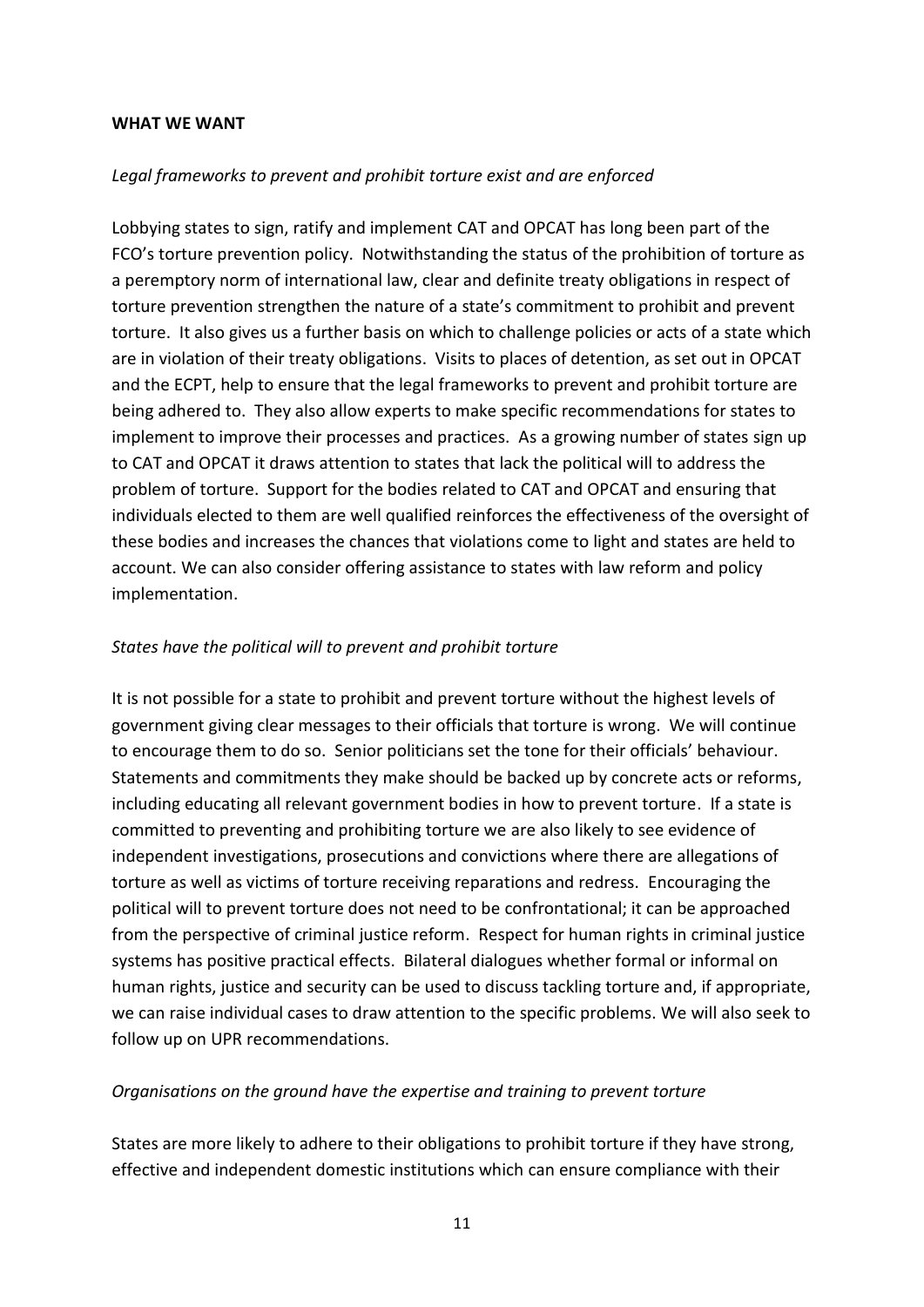international obligations on torture, irrespective of whether the government or individual actors within the state are supportive. As well as contributions to police, prison and other criminal justice reform projects, the development of strong National Preventive Mechanisms for torture must be a priority. This is a requirement of OPCAT. Encouraging states to ratify OPCAT remains part of our strategy, but we will focus more effort on helping states which have already signed or are considering signing OPCAT to be able to implement this requirement effectively, including by exchanging expertise with national partners. As well as assisting National Preventive Mechanisms, we will consider supporting civil society actors which support and strengthen this work for example NGOs, national human rights institutions, Bar and medical associations, educators and religious leaders. The UK is a global centre of research and thought on torture prevention and we should capitalise on this.

#### **IMPROVING THE IMPACT OF INTERNATIONAL EFFORTS**

While we strengthen the UK's approach to tackling torture overseas, we will also seek to strengthen international approaches to torture prevention.

Within the EU, we will advocate the use of the EU Guidelines on Torture and Ill Treatment and actively participate in the review of the Guidelines to ensure they remain robust and practical. Staff should be aware of the EU Guidelines and apply them overseas (see Annex 1: Resources). Posts should also play a key role in influencing the drafting and execution of EU human rights country strategies and objectives including by encouraging EU delegations or local Presidencies to incorporate torture prevention as a priority where appropriate. We will play an active role in the EU Human Rights Working Group (COHOM) work on torture, the COHOM Torture Task Force and in joint EU lobbying and demarches where appropriate. Where possible, through our posts we will also seek to influence the allocation of EU funds (primarily the European Instrument for Human Rights and Democracy) to torture-related projects. The UK will seek to influence the agendas for EU-third country human rights dialogues, encouraging torture prevention to be included as a topic of discussion where appropriate.

Within the UN, we will continue to work for strong UN General Assembly and Human Rights Council resolutions and statements on torture, and related issues, and to support the work of Special Procedures. We will support work to ensure the Committee against Torture and the Sub Committee for the Prevention of Torture can work efficiently and effectively. We will put forward torture prevention recommendations during the Universal Periodic Review process and encourage States to adopt these and other recommendations addressing torture. We will also encourage states to adopt the recommendations of the Committee against Torture and the Subcommittee for the Prevention of Torture. In country, posts should be linked in to OHCHR, UNDP and UN regional office torture prevention initiatives.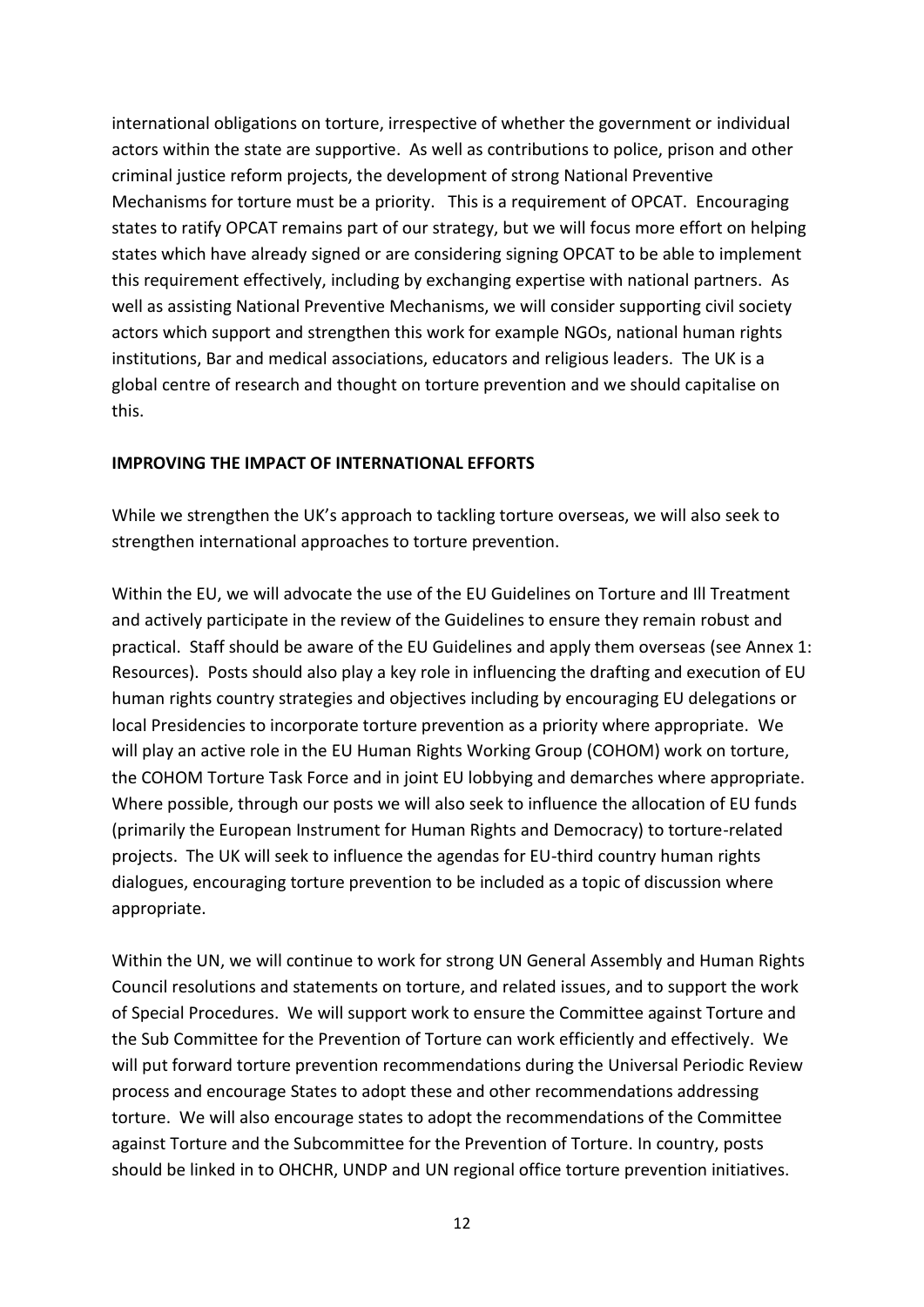Within the Council of Europe, we will encourage states to implement and publish the recommendations of the Committee for the Prevention of Torture.

We will explore what further opportunities there may be to further torture prevention work within the Commonwealth and the Organisation for Security and Cooperation in Europe (OSCE). We will also consider the inter-relationship between different torture prevention mechanisms to seek to ensure there is not duplication and that activities are complementary.

Where we are funding project work, we will try to ensure work is co-ordinated with other donors and encourage other states to support torture prevention work.

## **OTHER CRUEL, INHUMAN OR DEGRADING TREATMENT OR PUNISHMENT**

There is also an absolute prohibition on cruel, inhuman and degrading treatment or punishment (**'**CIDT') under international law and the Government has consistently made clear its absolute opposition to such practices and its determination to prevent them. The activities proposed in this strategy to prevent torture therefore also apply to tackling CIDT. Further advice on what type of actions could amount to CIDT is available from HRDD or legal advisers.

**Human Rights and Democracy Department October 2011**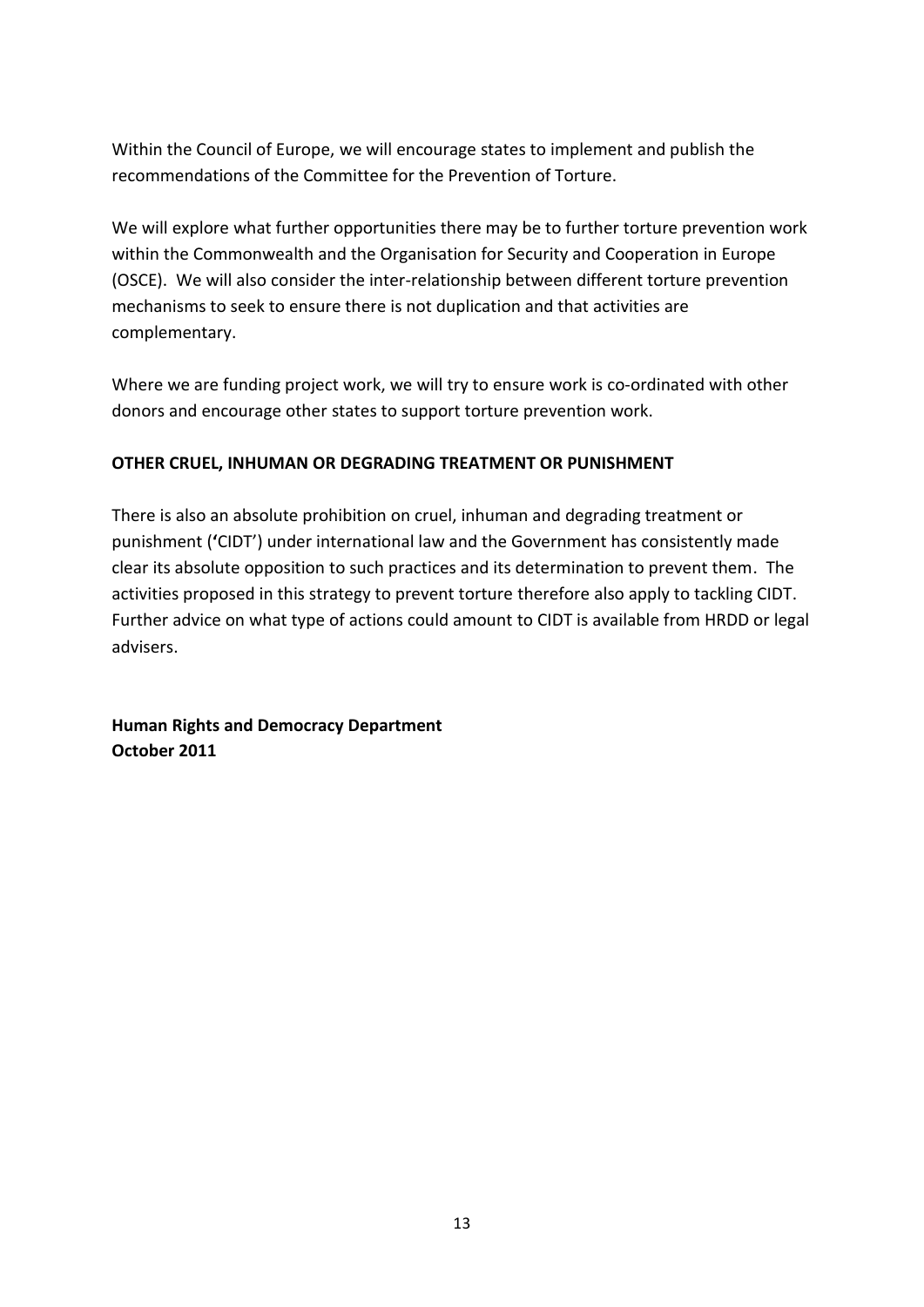### **TORTURE PREVENTION ACTIVITIES**

The activities below are for Posts to consider including in Country Business Plans, to seek funding opportunities for and which will assist in pursuing torture prevention objectives in other contexts. This is not an exhaustive list – e.g. see EU Guidelines on Torture for further suggested activities.

| Goal: Legal            | In-Country | $\overline{\phantom{a}}$ | Lobby for ratification and effective implementation of                                                              |
|------------------------|------------|--------------------------|---------------------------------------------------------------------------------------------------------------------|
| frameworks to          | (Posts)    |                          | CAT and consider facilitating technical assistance.                                                                 |
| prevent and prohibit   |            | $\overline{\phantom{a}}$ | Lobby for ratification and effective implementation of                                                              |
| torture exist and are  |            |                          | OPCAT and consider facilitating technical assistance.                                                               |
|                        |            | $\overline{\phantom{a}}$ | Consider assistance on law reform and policy                                                                        |
| enforced               |            |                          | development and implementation.                                                                                     |
|                        |            | $\overline{\phantom{a}}$ | Lobby for implementation of UPR recommendations and                                                                 |
|                        |            |                          | consider funding support for implementing these                                                                     |
|                        |            |                          | recommendations.                                                                                                    |
|                        |            |                          | Observe relevant trials.                                                                                            |
|                        |            |                          | Above activities in conjunction with EU/ OHCHR/ UNDP/                                                               |
|                        |            |                          | others.                                                                                                             |
|                        | Global     | $\overline{\phantom{a}}$ | Make robust statements, including in multilateral                                                                   |
|                        | (HRDD,     |                          | organisations and by Ministers.                                                                                     |
|                        | UKMis)     |                          | Support resolutions on torture and ensure that they                                                                 |
|                        |            |                          | build on existing international standards and                                                                       |
|                        |            |                          | commitments.                                                                                                        |
|                        |            |                          | Put forward and vote for high calibre experts on UN                                                                 |
|                        |            |                          | Committee against Torture, UN Subcommittee on the                                                                   |
|                        |            |                          | Prevention of Torture, and the European Committee for                                                               |
|                        |            |                          | the Prevention of Torture.                                                                                          |
|                        |            |                          | Support the work of the UN Special Rapporteur on                                                                    |
|                        |            |                          | Torture.                                                                                                            |
| Goal: States have      | In-Country | $\overline{\phantom{a}}$ | Assistance with criminal justice reform (prison, police,                                                            |
| the political will and | (Posts)    |                          | judiciary, etc).                                                                                                    |
| capacity to prevent    |            | $\overline{\phantom{a}}$ | Where appropriate, raise individual cases.                                                                          |
| and prohibit torture   |            | $\overline{\phantom{a}}$ | Lobby to abolish judicial corporal punishment.                                                                      |
|                        |            | $\overline{\phantom{a}}$ | Include torture prevention in bilateral dialogues on                                                                |
|                        |            |                          | human rights, justice and security and encourage it to be<br>included on the agendas of EU-third country dialogues, |
|                        |            |                          | as appropriate.                                                                                                     |
|                        |            |                          | Encourage States to respond to recommendations made                                                                 |
|                        |            |                          | by National Preventive Mechanisms.                                                                                  |
|                        |            |                          | Encourage States to implement relevant UPR                                                                          |
|                        |            |                          | recommendations and consider funding support for                                                                    |
|                        |            |                          | implementing these recommendations.                                                                                 |
|                        |            |                          | Raising cases of unlawful, arbitrary or incommunicado                                                               |
|                        |            |                          | detention.                                                                                                          |
|                        |            |                          | Monitor reports on the implementation of CAT to the                                                                 |
|                        |            |                          | Committee against Torture.                                                                                          |
|                        |            |                          | Above activities in conjunction with EU/ OHCHR/ UNDP/                                                               |
|                        |            |                          | others.                                                                                                             |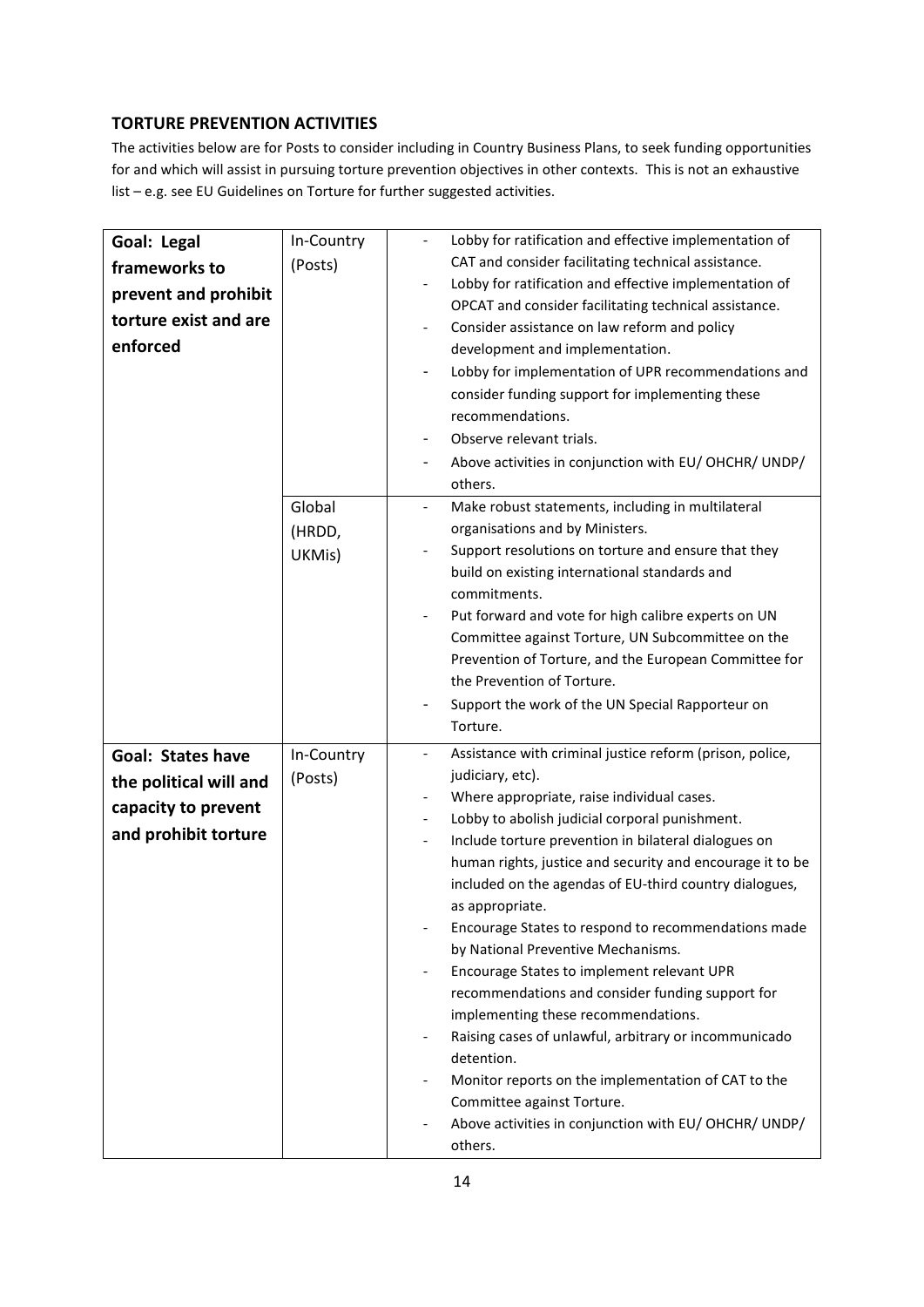|                            |            |                          | Encourage the EU to include torture prevention as a                                                              |
|----------------------------|------------|--------------------------|------------------------------------------------------------------------------------------------------------------|
|                            |            |                          | priority theme in EU human rights country strategies, if                                                         |
|                            |            |                          | appropriate.                                                                                                     |
|                            | Global     | $\overline{\phantom{0}}$ | Use the Universal Periodic Review to raise torture issues                                                        |
|                            | (HRDD,     |                          | with UN members and encourage States to implement                                                                |
|                            | UKMis)     |                          | relevant UPR recommendations.                                                                                    |
|                            |            |                          | Encourage governments to consider the                                                                            |
|                            |            |                          | recommendations of relevant Committees and Special                                                               |
|                            |            |                          | Rapporteurs.                                                                                                     |
|                            |            |                          | For Council of Europe members, encourage the                                                                     |
|                            |            |                          | implementation and publication of CPT                                                                            |
|                            |            |                          | recommendations.                                                                                                 |
| <b>Goal: Organisations</b> | In-Country | $\overline{\phantom{0}}$ | Training/sharing British expertise with NPMs or bodies                                                           |
| on the ground have         | (Posts)    |                          | carrying out similar duties (monitoring places individuals                                                       |
|                            |            |                          | are detained).                                                                                                   |
| the expertise and          |            |                          | Fund criminal justice reform projects and projects aimed                                                         |
| training to prevent        |            |                          | at preventing torture (Human Rights and Democracy                                                                |
| torture                    |            |                          | Programme Fund 2011/2012)                                                                                        |
|                            |            |                          | Promote use of FCO funded handbooks for criminal                                                                 |
|                            |            |                          | justice professionals aimed at combating human rights                                                            |
|                            |            |                          | abuses.                                                                                                          |
|                            |            |                          | Support national human rights institutions and National                                                          |
|                            |            |                          | Preventive Mechanisms on torture prevention.                                                                     |
|                            |            | -                        | Support NGOs and other actors in torture prevention                                                              |
|                            |            |                          | work.                                                                                                            |
|                            |            |                          | Encourage establishment of independent complaints                                                                |
|                            |            |                          | mechanisms in the criminal justice context.                                                                      |
|                            |            |                          | Encourage public involvement in monitoring/lay                                                                   |
|                            |            |                          | monitoring of places of detention                                                                                |
|                            |            |                          | Support the empowerment of vulnerable groups (e.g.                                                               |
|                            |            |                          | children, women, minorities, migrants) to ensure they                                                            |
|                            |            |                          | are aware of their rights.                                                                                       |
|                            |            |                          | Above activities in conjunction with                                                                             |
|                            |            |                          | EU/OHCHR/UNDP/others                                                                                             |
|                            |            |                          | Encourage EU delegations on the ground to use their                                                              |
|                            |            | $\overline{\phantom{a}}$ | EIDHR funds on appropriate torture prevention projects.<br>Fund global torture prevention work through the Human |
|                            | Global     |                          | Rights and Democracy Programme Fund                                                                              |
|                            | (HRDD,     |                          | Promote and support the international work of the NPIA,                                                          |
|                            | UKMis)     |                          | IPCC, Prisons Monitoring Board, HMIP, NPM and similar                                                            |
|                            |            |                          | bodies.                                                                                                          |
|                            |            |                          | Promote the UK as global centre of research and thought                                                          |
|                            |            |                          | on torture prevention and support wider (non-                                                                    |
|                            |            |                          | government) UK initiatives on torture prevention and                                                             |
|                            |            |                          | related areas.                                                                                                   |
|                            |            |                          |                                                                                                                  |
|                            |            |                          |                                                                                                                  |